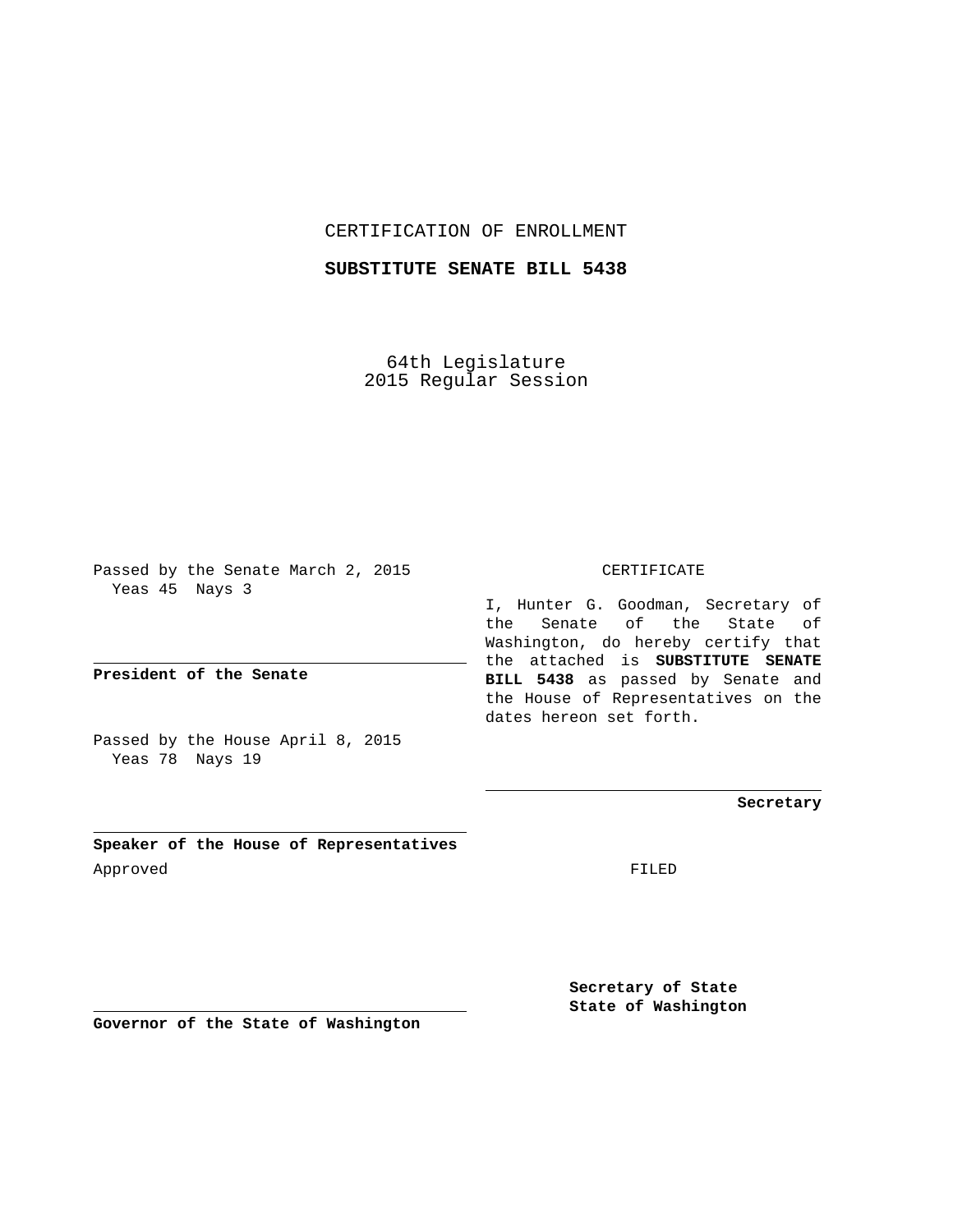## **SUBSTITUTE SENATE BILL 5438**

Passed Legislature - 2015 Regular Session

**State of Washington 64th Legislature 2015 Regular Session**

**By** Senate Transportation (originally sponsored by Senators King, Hobbs, Dammeier, Rolfes, Hill, Rivers, Liias, Mullet, Billig, and Pedersen)

READ FIRST TIME 02/05/15.

1 AN ACT Relating to allowing bicycles and mopeds to stop and 2 proceed through traffic control signals under certain conditions; and 3 amending RCW 46.61.184.

4 BE IT ENACTED BY THE LEGISLATURE OF THE STATE OF WASHINGTON:

5 **Sec. 1.** RCW 46.61.184 and 2014 c 167 s 1 are each amended to read as follows:6

 Notwithstanding any provision of law to the contrary, the operator of a bicycle, moped, or street legal motorcycle approaching an intersection, including a left turn intersection, that is controlled by a triggered traffic control signal using a vehicle detection device that is inoperative due to the size or composition 12 of the bicycle, moped, or street legal motorcycle shall come to a full and complete stop at the intersection. If the traffic control signal, including the left turn signal, as appropriate, fails to operate after one cycle of the traffic signal, the operator may, after exercising due care, proceed directly through the intersection or proceed to turn left, as appropriate. It is not a defense to a 18 violation of RCW 46.61.050 that the ((driver))operator of a bicycle, moped, or motorcycle proceeded under the belief that a traffic control signal used a vehicle detection device or was inoperative due 21 to the size or composition of the bicycle, moped, or motorcycle when